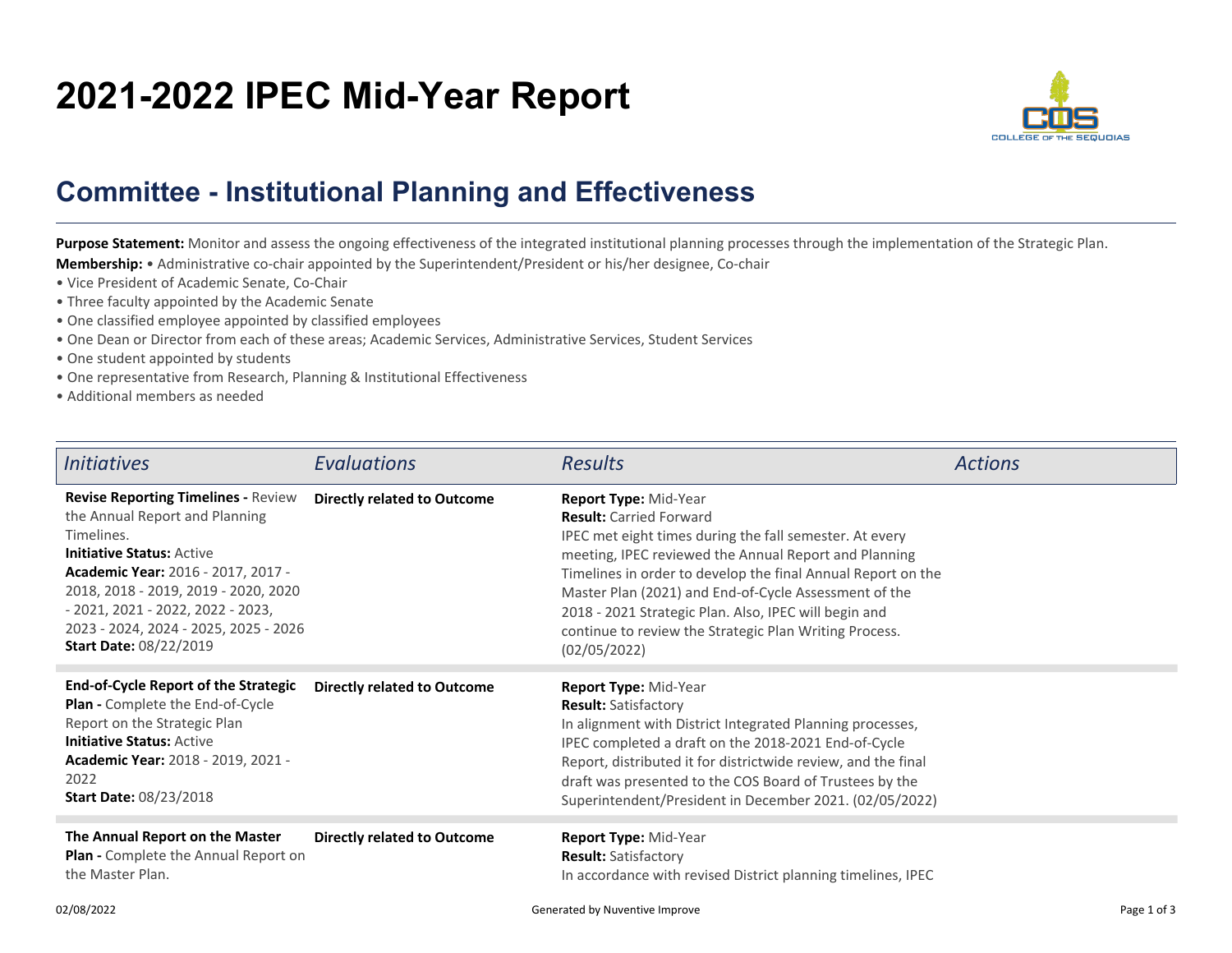| <i>Initiatives</i>                                                                                                                                                                                                                                                                                                                                                                                                                                    | Evaluations                        | <b>Results</b>                                                                                                                                                                                                                                                                                                                                                                                                                                      | <b>Actions</b> |
|-------------------------------------------------------------------------------------------------------------------------------------------------------------------------------------------------------------------------------------------------------------------------------------------------------------------------------------------------------------------------------------------------------------------------------------------------------|------------------------------------|-----------------------------------------------------------------------------------------------------------------------------------------------------------------------------------------------------------------------------------------------------------------------------------------------------------------------------------------------------------------------------------------------------------------------------------------------------|----------------|
| <b>Initiative Status: Active</b><br>Academic Year: 2015 - 2016, 2016 -<br>2017, 2017 - 2018, 2018 - 2019, 2019<br>$-2020, 2020 - 2021, 2021 - 2022,$<br>2022 - 2023, 2023 - 2024, 2024 -<br>2025, 2025 - 2026, 2026 - 2027, 2027<br>- 2028, 2028 - 2029, 2029 - 2030<br><b>Start Date: 09/10/2015</b>                                                                                                                                                 | <b>Directly related to Outcome</b> | completed drafts for districtwide review, and in December<br>of 2021, the Superintendent/President presented to the<br>COS Board Trustees the final report on the 2021 Annual<br>Report on the Master Plan and the 2018 - 2021 End-of-Cycle<br>Report. (02/05/2022)                                                                                                                                                                                 |                |
| Routine Business - Complete routine<br>business (posting Agendas, Recording<br>Meeting Minutes, etc.).<br><b>Initiative Status: Active</b><br><b>Academic Year: 2013 - 2014, 2014 -</b><br>2015, 2015 - 2016, 2016 - 2017, 2017<br>$-2018$ , 2018 - 2019, 2019 - 2020,<br>2020 - 2021, 2021 - 2022, 2022 -<br>2023, 2023 - 2024, 2024 - 2025, 2025<br>$-2026, 2026 - 2027, 2027 - 2028,$<br>2028 - 2029, 2029 - 2030<br><b>Start Date: 11/06/2013</b> | <b>Directly related to Outcome</b> | Report Type: Mid-Year<br><b>Result: Carried Forward</b><br>Agendas and minutes are posted in a timely manner, as well<br>as reports to District Governance Senate. We have had a<br>quorum at every meeting and attendance has been<br>recorded in the minutes. (02/05/2022)                                                                                                                                                                        |                |
| Assess year-end survey - Analyze the<br>results of the year-end governance<br>survey.<br><b>Initiative Status: Active</b><br>Academic Year: 2014 - 2015, 2015 -<br>2016, 2016 - 2017, 2017 - 2018, 2018<br>$-2019, 2019 - 2020, 2020 - 2021,$<br>2021 - 2022, 2022 - 2023, 2023 -<br>2024, 2024 - 2025, 2025 - 2026, 2026<br>- 2027, 2027 - 2028, 2028 - 2029,<br>2029 - 2030<br><b>Start Date: 05/06/2015</b>                                        | <b>Directly related to Outcome</b> | Report Type: Mid-Year<br><b>Result: Carried Forward</b><br>The 2021 End of Year District Governance Survey Results<br>were discussed during IPEC's general meeting in the Fall of<br>2021. The 2022 End of the Year District Governance Survey<br>will be circulated in April. Survey results will be provided to<br>the co-chairs and presented to IPEC membership for<br>discussion and reflection before the academic year ends.<br>(02/05/2022) |                |
| <b>Audit Planning Process - This</b><br>initiative involves auditing the writing<br>process for both the Strategic and<br>Master plans.<br><b>Initiative Status: Active</b><br>Academic Year: 2021 - 2022, 2022 -<br>2023, 2023 - 2024                                                                                                                                                                                                                | <b>Directly related to Outcome</b> | Report Type: Mid-Year<br><b>Result: Carried Forward</b><br>Based on feedback received during the 2021-2025 strategic<br>plan, IPEC members reached a consensus to improve the<br>writing of the Strategic and Master plan. IPEC members will<br>review Strategic Plan Summit Evaluation Results to evaluate<br>the Strategic Plan writing process in 2022 Spring semester.                                                                          |                |